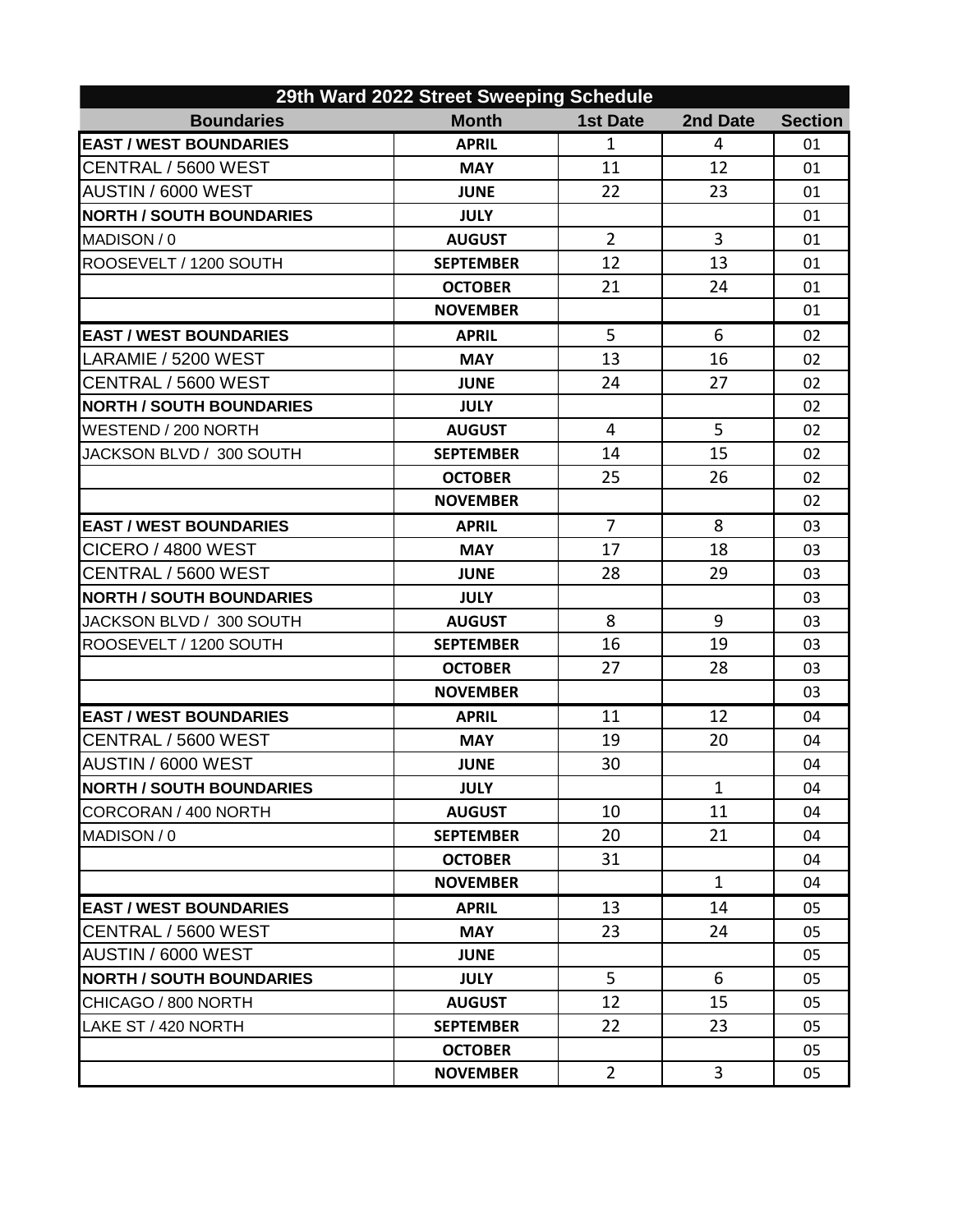| 29th Ward 2022 Street Sweeping Schedule |                  |                 |                |                |  |  |  |
|-----------------------------------------|------------------|-----------------|----------------|----------------|--|--|--|
| <b>Boundaries</b>                       | <b>Month</b>     | <b>1st Date</b> | 2nd Date       | <b>Section</b> |  |  |  |
| <b>EAST / WEST BOUNDARIES</b>           | <b>APRIL</b>     | 15              | 18             | 06             |  |  |  |
| CENTRAL / 5600 WEST                     | <b>MAY</b>       | 25              | 26             | 06             |  |  |  |
| AUSTIN / 6000 WEST                      | <b>JUNE</b>      |                 |                | 06             |  |  |  |
| <b>NORTH / SOUTH BOUNDARIES</b>         | <b>JULY</b>      | $\overline{7}$  | 8              | 06             |  |  |  |
| DIVISION / 1200 NORTH                   | <b>AUGUST</b>    | 16              | 17             | 06             |  |  |  |
| CHICAGO / 800 NORTH                     | <b>SEPTEMBER</b> | 26              | 27             | 06             |  |  |  |
|                                         | <b>OCTOBER</b>   |                 |                | 06             |  |  |  |
|                                         | <b>NOVEMBER</b>  | $\overline{4}$  | $\overline{7}$ | 06             |  |  |  |
| <b>EAST / WEST BOUNDARIES</b>           | <b>APRIL</b>     | 19              | 20             | 07             |  |  |  |
| CENTRAL / 5600 WEST                     | <b>MAY</b>       | 27              | 31             | 07             |  |  |  |
| AUSTIN / 6000 WEST                      | <b>JUNE</b>      |                 |                | 07             |  |  |  |
| <b>NORTH / SOUTH BOUNDARIES</b>         | <b>JULY</b>      | 11              | 12             | 07             |  |  |  |
| DIVISION / 1200 NORTH                   | <b>AUGUST</b>    | 18              | 19             | 07             |  |  |  |
| NORTH AVE / 1600 NORTH                  | <b>SEPTEMBER</b> | 28              | 29             | 07             |  |  |  |
|                                         | <b>OCTOBER</b>   |                 |                | 07             |  |  |  |
|                                         | <b>NOVEMBER</b>  | 8               | 9              | 07             |  |  |  |
| <b>EAST / WEST BOUNDARIES</b>           | <b>APRIL</b>     | 21              | 22             | 08             |  |  |  |
| CENTRAL / 5600 WEST                     | <b>MAY</b>       |                 |                | 08             |  |  |  |
| AUSTIN / 6000 WEST                      | <b>JUNE</b>      | $\mathbf{1}$    | $\overline{2}$ | 08             |  |  |  |
| <b>NORTH / SOUTH BOUNDARIES</b>         | <b>JULY</b>      | 13              | 14             | 08             |  |  |  |
| NORTH AVE / 1600 NORTH                  | <b>AUGUST</b>    | 22              | 23             | 08             |  |  |  |
| CORTLAND / 1900 NORTH                   | <b>SEPTEMBER</b> | 30              |                | 08             |  |  |  |
|                                         | <b>OCTOBER</b>   |                 | 3              | 08             |  |  |  |
|                                         | <b>NOVEMBER</b>  | 10              | 11             | 08             |  |  |  |
| <b>EAST / WEST BOUNDARIES</b>           | <b>APRIL</b>     | 25              | 26             | 09             |  |  |  |
| AUSTIN / 6000 WEST                      | <b>MAY</b>       |                 |                | 09             |  |  |  |
| NARRAGANSETT / 6400 WEST                | <b>JUNE</b>      | 3               | 6              | 09             |  |  |  |
| <b>NORTH / SOUTH BOUNDARIES</b>         | <b>JULY</b>      | 15              | 18             | 09             |  |  |  |
| NORTH AVE / 1600 NORTH                  | <b>AUGUST</b>    | 24              | 25             | 09             |  |  |  |
| CORTLAND / 1900 NORTH                   | <b>SEPTEMBER</b> |                 |                | 09             |  |  |  |
|                                         | <b>OCTOBER</b>   | $\overline{4}$  | 5              | 09             |  |  |  |
|                                         | <b>NOVEMBER</b>  | 14              | 15             | 09             |  |  |  |
| <b>EAST / WEST BOUNDARIES</b>           | <b>APRIL</b>     | 27              | 28             | 10             |  |  |  |
| NARRAGANSETT / 6400 WEST                | <b>MAY</b>       |                 |                | 10             |  |  |  |
| OAKPARK / 6800 WEST                     | <b>JUNE</b>      | $\overline{7}$  | 8              | 10             |  |  |  |
| <b>NORTH / SOUTH BOUNDARIES</b>         | <b>JULY</b>      | 19              | 20             | 10             |  |  |  |
| ARMITAGE / 2000 NORTH                   | <b>AUGUST</b>    | 26              | 29             | 10             |  |  |  |
| NORTH AVE / 1600 NORTH                  | <b>SEPTEMBER</b> |                 |                | 10             |  |  |  |
|                                         | <b>OCTOBER</b>   | 6               | 7              | 10             |  |  |  |
|                                         | <b>NOVEMBER</b>  | 16              | 17             | 10             |  |  |  |